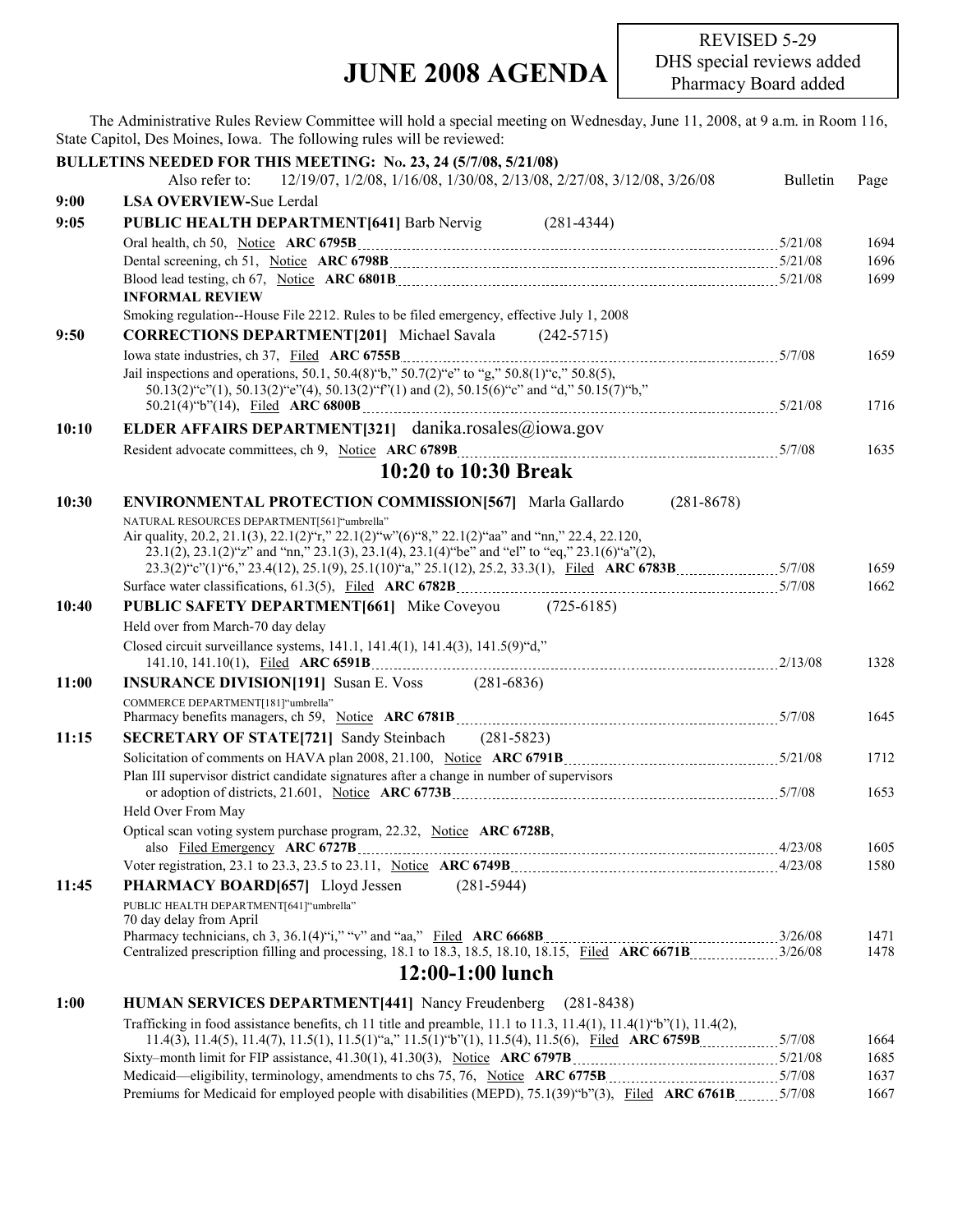## **JUNE 2008 AGENDA**

|              | HUMAN SERVICES DEPARTMENT[441]-CONTINUED                                                                        |         |              |
|--------------|-----------------------------------------------------------------------------------------------------------------|---------|--------------|
|              | Personal needs supplemental payments, $75.16(2)$ "a," $81.23$ , $82.5$ , $82.9(1)$ ,                            |         |              |
|              |                                                                                                                 |         | 1667         |
|              | Medicaid reimbursement methodology, 78.9, 78.9(12), 79.1(2), 79.1(26),                                          |         | 1643         |
|              | HAWK-I program, 86.1, 86.2, 86.2(2) "b"(44) and (45), 86.2(3), 86.3(7), 86.3(8),                                |         | 1643         |
|              | HAWK-I program—state and federal earned income tax credit exempt as income,                                     |         | 1657         |
|              | Program for all-inclusive care for the elderly (PACE), ch 88 preamble, 88.81 to 88.88, Notice ARC 6806B 5/21/08 |         | 1886         |
|              |                                                                                                                 |         | 1657         |
|              |                                                                                                                 |         | 1693         |
|              | <b>SPECIAL EMERGENCY FILINGS</b>                                                                                |         |              |
|              | Purchase of service, Ch. 150                                                                                    | special |              |
|              | Rehabilitative treatment services, ch. 185                                                                      | special |              |
|              | Payment for foster care and foster care training, ch. 156                                                       | special |              |
|              | Medicaid rate increases, Chs 78, 79, and 83                                                                     | special |              |
| 1:40         | VETERINARY MEDICINE BOARD[811] Margaret Thomson 1-5322                                                          |         |              |
|              | Held over from May                                                                                              |         |              |
|              | Veterinary practice; auxiliary personnel; fees, amendments to chs 1 to 14 Notice ARC 6747B 4/23/08              |         | 1583         |
| 2:15         | <b>COMMITTEE BUSINESS-</b> approve minutes- July meeting-miscellaneous                                          |         |              |
|              |                                                                                                                 |         |              |
|              | <b>No Representative Requested to Appear</b>                                                                    |         |              |
| <b>XX:00</b> | <b>AGRICULTURE AND LAND STEWARDSHIP DEPARTMENT[21]</b>                                                          |         |              |
|              | Time frame for TB test for imported livestock, $64.34(2)$ "a" $(1)$ , $65.4(3)$ "a" $(2)$ ,                     |         |              |
|              |                                                                                                                 |         | 1656         |
|              |                                                                                                                 |         | 1656         |
| XX:00        | <b>DENTAL BOARD[650]</b>                                                                                        |         |              |
|              | PUBLIC HEALTH DEPARTMENT[641] "umbrella"                                                                        |         |              |
|              |                                                                                                                 |         | 1685         |
| XX:00        | <b>EDUCATIONAL EXAMINERS BOARD[282]</b>                                                                         |         |              |
|              | EDUCATION DEPARTMENT[281]"umbrella"                                                                             |         |              |
|              |                                                                                                                 |         | 1630         |
|              |                                                                                                                 |         | 1630         |
|              | Teacher preparation in reading programs, 14.123, Notice ARC 6769B [11, 2010] [12, 2010] [12, 2010] [5/7/08      |         | 1631<br>1631 |
|              | Administrator endorsements for out-of-state applicants,                                                         |         |              |
|              |                                                                                                                 |         | 1659         |
|              |                                                                                                                 |         | 1632         |
|              |                                                                                                                 |         | 1633         |
|              | Speech-language pathologists—renewal of statement of professional recognition,                                  |         |              |
|              |                                                                                                                 |         | 1633         |
|              | School social workers—renewal of statement of professional recognition,                                         |         |              |
|              | 15.19(3), Notice ARC 6758B                                                                                      |         | 1634<br>1634 |
|              |                                                                                                                 |         |              |
| XX:00        | <b>ENGINEERING AND LAND SURVEYING EXAMINING BOARD[193C]</b>                                                     |         |              |
|              | Professional Licensing and Regulation Bureau[193]<br>COMMERCE DEPARTMENT[181]"umbrella"                         |         |              |
|              |                                                                                                                 |         | 1717         |
| <b>XX:00</b> | <b>LABOR SERVICES DIVISION[875]</b>                                                                             |         |              |

WORKFORCE DEVELOPMENT DEPARTMENT[871]"umbrella" Federal occupational safety and health regulations—adoption by reference, 10.20, Notice ARC 6777B 51/08 1647 Boilers and pressure vessels—combustion air requirements, 91.1(2), 91.13, Notice **ARC 6787B** 577/08 1647